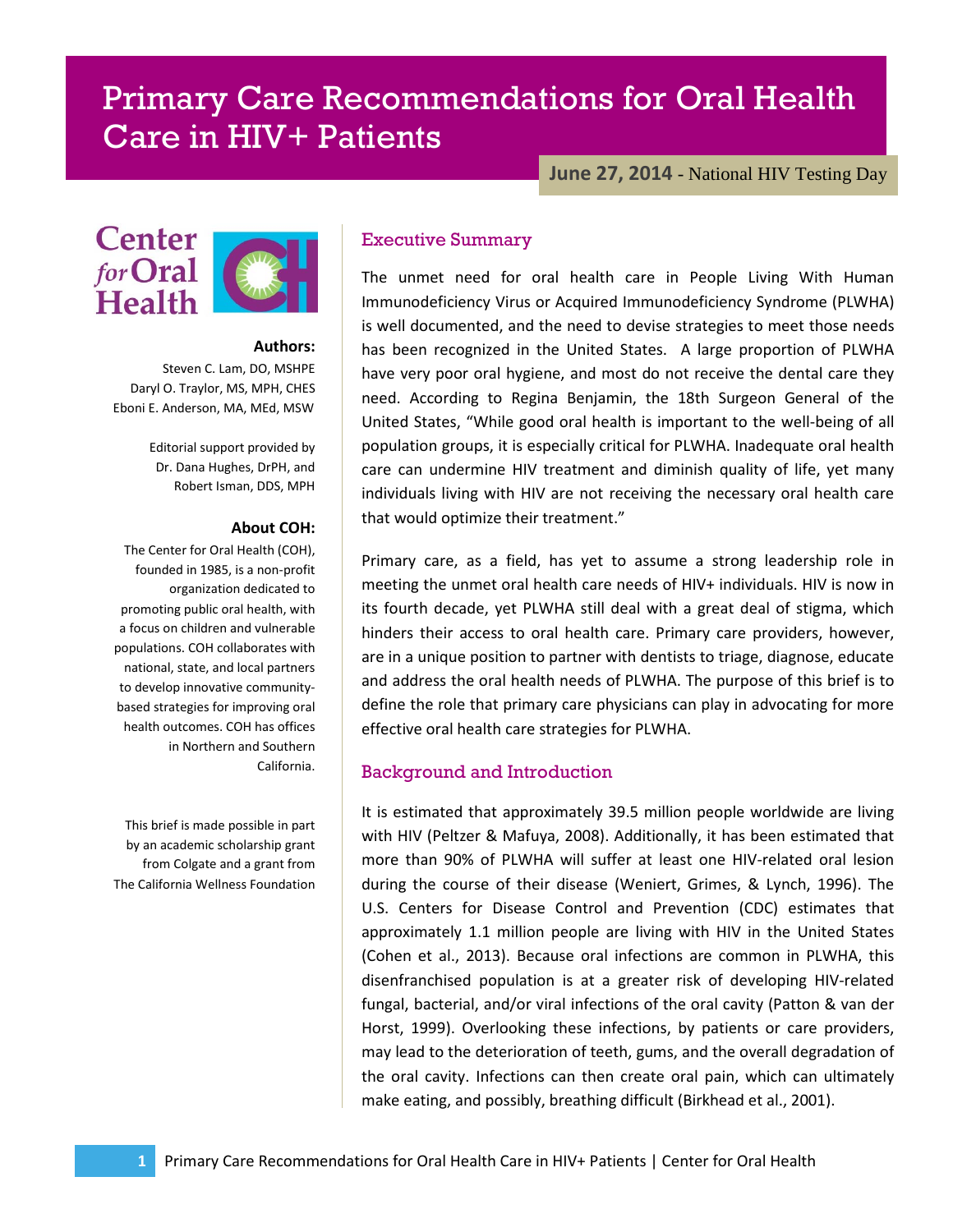Body weight may decline as food intake lessens, which can lead to mental and physiologic stress. The implications of this can be severe, as a lack of adequate nutrition can lessen the ability to fight off infections, as well as interfere with certain HIV medication regimens (Birkhead et al., 2001). This vicious cycle is perpetuated when anti-retroviral medications are not able to suppress HIV. In turn, the body's ability to fight off oral and other systemic infections is impaired.

Compounding the problems faced by PLWHA in accessing dental care is the shortage of providers that are willing to provide care for HIV positive patients, including primary care physicians and dentists (Levett et al., 2009). Health workers may be concerned with the risk of becoming infected with HIV and thus, may fear close contact with PLWHA. In a 2005 study by Giullani et al., there were 1,247 dental hygienists who were asked if they had ever denied services to an HIV positive individual. Only 287 responded to the survey, and 5.9% admitted denying services to PLWHA. A later 2011 study by Giullani et al. demonstrated that of 883 HIV+ patients that completed the survey (n=1,500), 630 people received dental care. Of this number, 209 individuals (or 33.2%) did not disclose their HIV status to their dentist. Of those patients that did disclose their status, 56 were refused care by their dentists.

This stigmatization, marginalization, and fear of HIV create barriers to care and contribute to the lack of providers that are willing to treat PLWHA. Therefore, the willingness to treat PLWHA by providers becomes inversely proportional to the increasing stigmatization, which stems from preconceived notions related to homophobia, IV drug users, and what some may perceive as a promiscuous lifestyle. In 2012, the Loyola Marymount University School of Law reported that 5% of dentists in Los Angeles, CA have a blanket policy of refusing services to PLWHA (Sears, Cooper, Younai, & Donohoe, 2012). While these rates are lower than that for many other types of health

care providers, each of these studies highlighted that PLWHA of lower economic status, LGBTQ, female gender, and people of color face a higher discrimination rate. Additionally, too few health care providers are adequately trained and experienced in providing for the oral health care needs of these patients (HealthHIV, 2014; Birkhead et al., 2001). As a result, the U.S. health care system is ill prepared to cope with PLWHA.

## Existing Resources

Several studies have shown that there is inadequate coverage by private insurance companies (HealthHIV, 2014). Secondly, there is a decline in state Medicaid program funding for dental care (McKinny, 2005; Johnson, Oliff, & Williams, 2011). Third, dental services are very expensive; this makes it difficult for individuals to pay for out-of-pocket expenses (Fox et al., 2012). Finally, there are few existing programs that are designed to specifically provide oral care to PLWHA (HealthHIV, 2014).

Programs funded under the Ryan White CARE Act promote innovative HIV/AIDS care models that utilize a variety of interprofessional collaborative methods. Many of these programs have been shown to be successful (Bachman, Abel, & Reznik, 2012). The results of the 1994 – 2000 Rand Corporation HIV Cost and Services Utilization Study (HCSUS) revealed that many unmet needs were improved by the use of innovative, collaborative approaches (Hays et al., 2000). However, continued, reliable funding and support from programs, such as the Ryan White CARE Act, Medicaid, and private sources will be essential if the oral health disparities that afflict PLWHA are to be overcome.

## Recommendations

Data from the 1994 – 2000 Rand HIV Cost and Utilization Study found that only 26% of PLWHA reported daily flossing. Only 34% reported brushing and flossing, 23% reported seeing a dentist, and 11%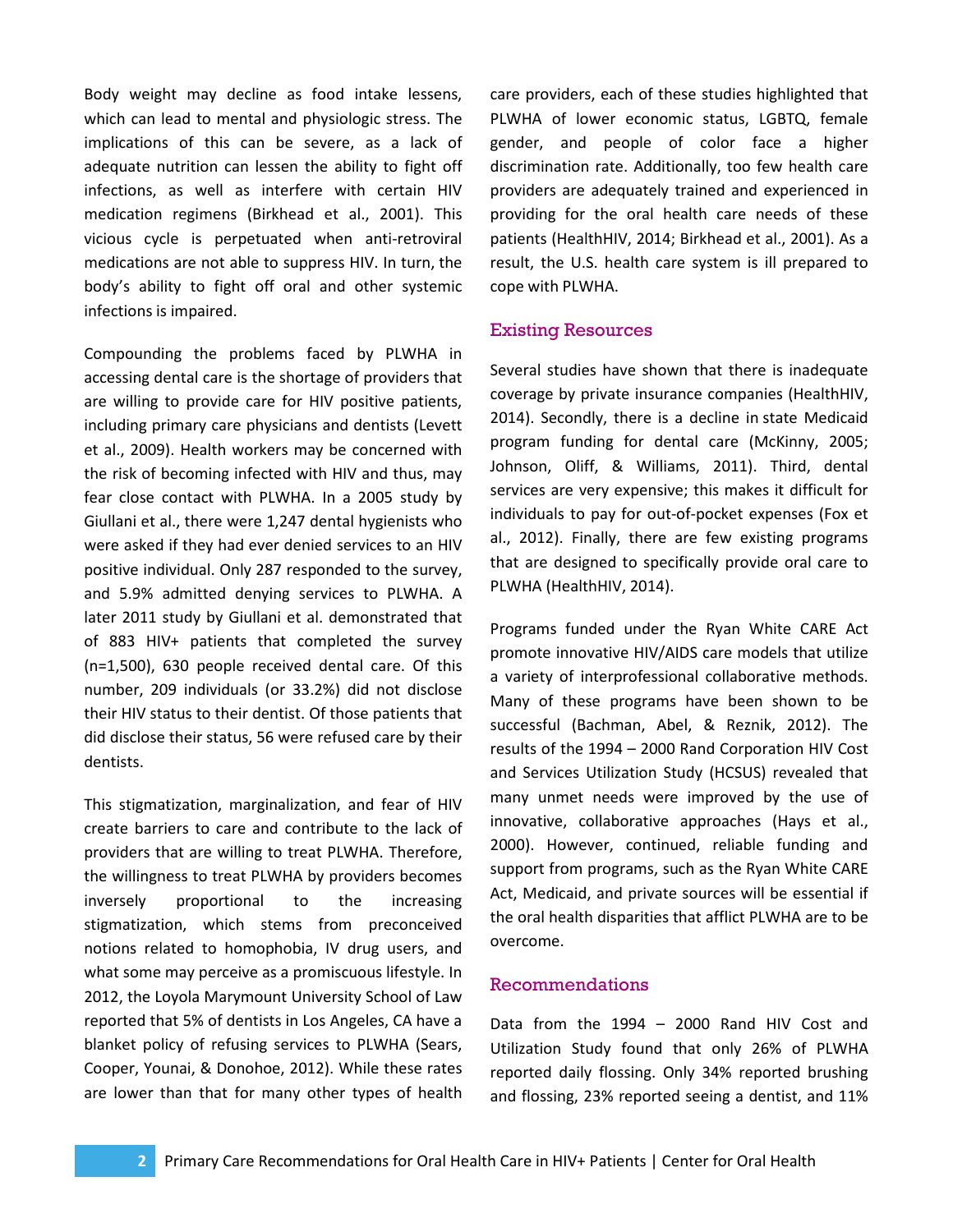reported never doing an oral self-examination (Freed, et al., 2005). Additionally, the oral lesions that are often associated with HIV lead to decreased salivation (Peterson, 2003).

By comparison, the U.S. Centers for Disease Control and Prevention, (2012), reported that 61.6% of adults between the ages of 18 and 64 and 61.8% of adults over the age of 65 reported seeing a dentist in the previous year (U.S. Center's for Disease Control and Prevention [CDC], 2012). Furthermore, 85% of all Americans report daily brushing and/or flossing (GFK Roper Public Affairs and Media, 2008). While these numbers do not separate those living with HIV or AIDS from those that are HIV negative, these sordid statistics show that more attention needs to be given to the oral healthcare needs of PLWHA.

Primary care physicians must be committed to taking a leadership role in reducing and eliminating the oral health disparities faced by PLWHA. In order to do this, primary care physicians must adopt effective and innovative strategies, as well as assume a greater role in providing oral health care to PLWHA. Additionally, primary care physicians should be open to new collaborative models of care that include working with dental care providers, participating in new training paradigms, and utilizing the resources of health educators and health coaches as a means to reduce the workload that many primary care physicians face in the clinic.

## **I. Primary care provision of oral health care to PLWHA**

Innovations and the increasing effectiveness of HIV treatments over the past few decades have significantly improved survival rates for PLWHA (Deeks, Lewin, & Haviir, 2013). As such, HIV for many individuals is considered as a chronic condition that can be managed by primary care physicians. Improving oral health care for PLWHA can be accomplished through health promotion and disease prevention, health maintenance, counseling, patient education, diagnosis and the treatment of acute and chronic diseases. Primary care physicians and their clinic entity should also serve as care coordinators and patient advocates. These various roles are important for all patients, but particularly for PLWHA, when the patients do not have access to a regular source of dental care.

In primary care settings, there are opportunities to be the first providers to recognize key signs and symptoms, and to be the first to diagnose oral problems on the front line. Some of the recognizable and manageable oral health conditions manifested by PLWHA who neglect their oral health are the following:

- Dry mouth, which may cause ulcers to be more severe
- Salivary gland disease
- Gingivitis
- Periodontitis
- Fungal infection (such as Candidiasis, Cryptococcosis, Histoplasmosis)
- Viral infections (HBV, HSV, HZV, HPV)
- Aphthous ulcers
- Oral and throat cancer (Birkhead et al., 2001; Greenspan & Greenspan, 1997).

In order to support the overall health of PLWHA and address their special oral health concerns, access to prevention, detection, early intervention and the provision of treatment are essential. Primary care physicians who see PLWHA are in a unique position to fill these critical service needs.

# **II. Tailoring Primary Care Visits to Meet the Oral Health Needs of PLWHA**

There is no doubt that primary care physicians face challenges related to time and resource utilization, while providing patient care. However, making minimal adjustments to the focus of the history and physical will not add significant time to the patient's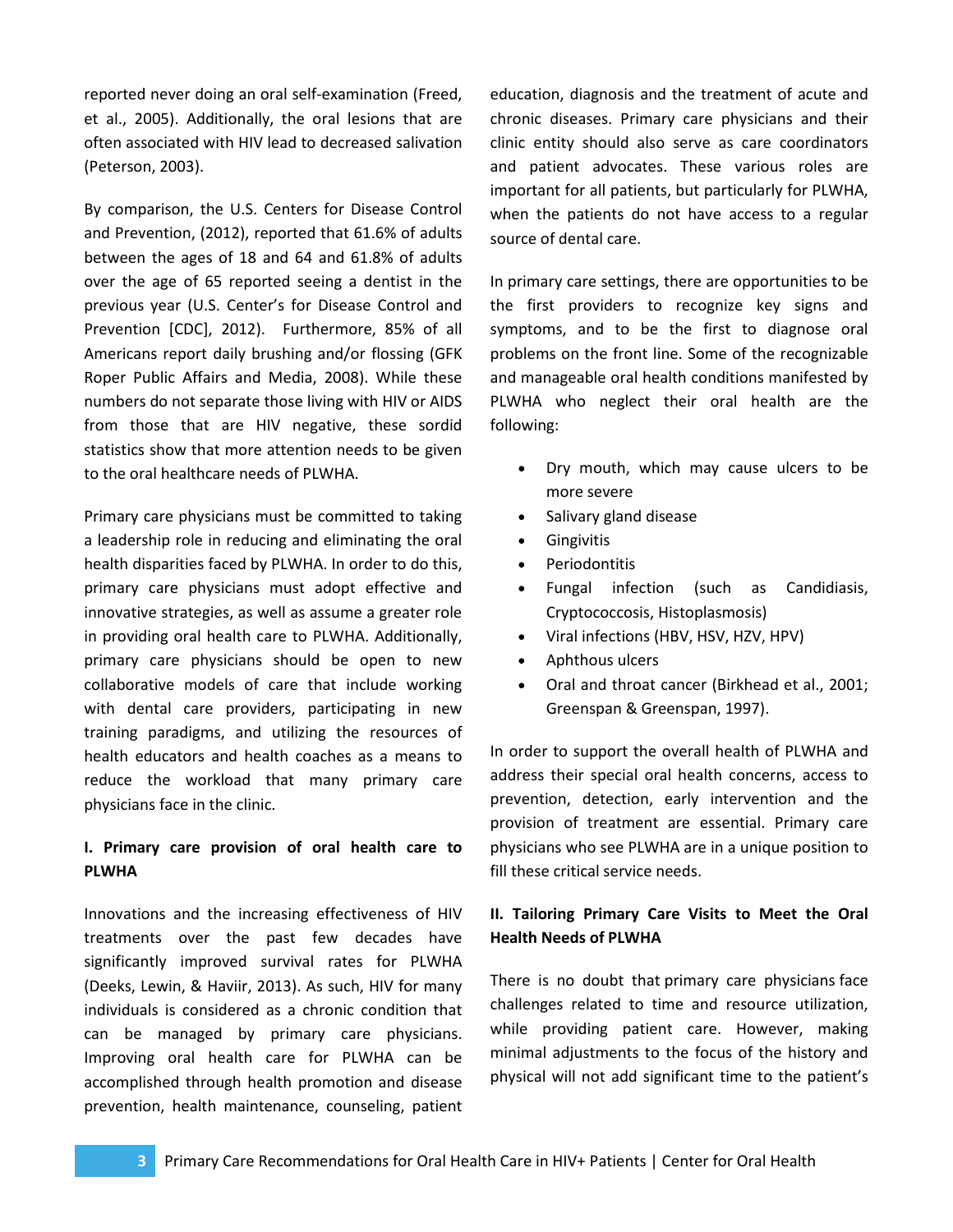visit. At each visit, the physician should take into account the following items related to oral health:

## History taking:

- Previous dental visits to assess frequency of visits and any new diagnosis
- Oral health care behaviors to assess good oral hygiene, self-monitoring of disease process
- Assess for other risk factors affecting oral health, as listed below:

## *Recreational drug use*

- Corrosive to teeth- due to chemical contents
- Severe dry mouth
- Loss of the natural antimicrobial properties of saliva resulting in deterioration of teeth and gingivitis
- Periodontitis, if left untreated. Number one reason for adult tooth lost

#### *Tobacco*

• Smoking and chewing tobacco have long been associated oral cancers with smoking

#### Alcohol consumption

- Alcohol consumption is a major risk factor for certain head and neck cancers, particularly cancers of the oral cavity, pharynx (throat), and larynx (voice box).
- People who consume 50 or more grams of alcohol per day (3.5 or more drinks per day) have at least a two to three times greater risk of developing these cancers than nondrinkers.

Physical exam

- Examination of the oral cavity should be included in both the initial and subsequent physical examinations of all PLWHA.
- Patients with lesions that are suspected to be oral manifestations of HIV disease should be referred to

a dental health expert with experience in treating oral lesions associated with HIV/AIDS. Other oral lesions may be a sign of a systemic disease, a side effect of medications, or a result of poor oral hygiene.

When making treatment plans for the patient, primary care physicians should counsel patients on the following recommendations from the American Dental Association (ADA):

- Brush teeth twice a day with a soft-bristle brush
- Replace toothbrush every three to four months
- Clean between teeth daily with floss or interdental cleaner
- Eat a well-balanced diet and limit snacks, especially sugary foods and sodas
- Visit the dentist regularly for professional cleanings and oral exams
- Stop smoking, use of other tobacco products, and alcohol intake
- Use over-the-counter antimicrobial or fluoride rinses (American Dental Association [ADA], 2014; Wikholm, Galanti, Soder, & Gillijam, 2003; Petti & Scully, 2009).

The challenge faced by primary care physicians is to manage the office visit in a timely and efficient manner. These recommendations, however, allow for an efficient assessment of the patient; and, the physician has an opportunity to impress upon the patient the importance of dental care. To emphasize the collaborative, interdisciplinary care approach, primary care physicians should make dental referrals, where appropriate, for all PLWHA: 1) at the point of seroconversion diagnosis; and, 2) at any initial and/or subsequent primary care visit.

# **III. Oral Health Care Training for Primary Care Physicians and Increased Interprofessional Collaboration**

Despite the high prevalence of oral disease in the United States, and its far-reaching health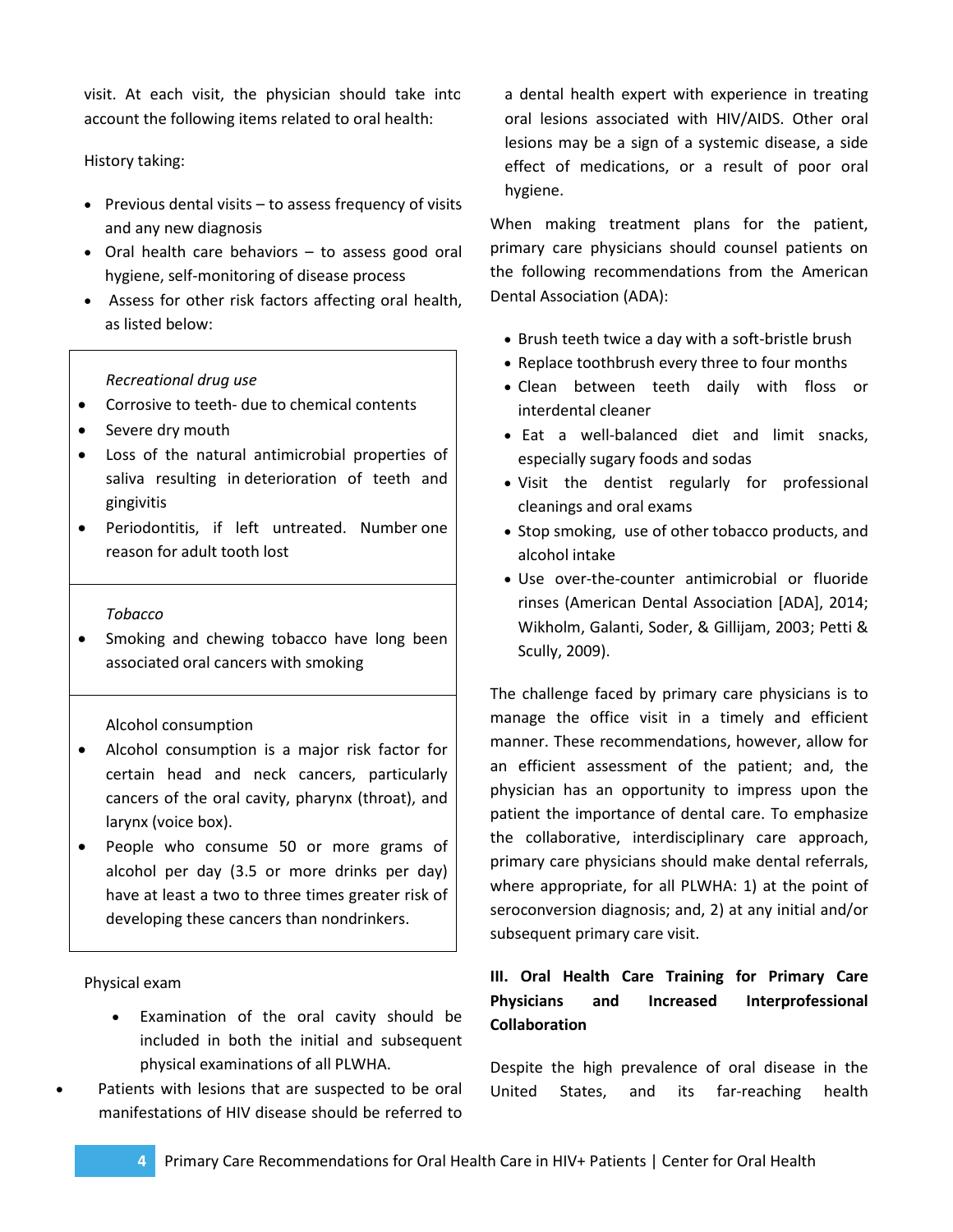consequences, primary care physicians and dental practitioners typically treat the oral cavity separately from the rest of the body (Sheiham & Steele, 2001; Sheiham & Watt, 2000; Mertz, Lindler, & Dower, 2011). Physicians receive little or no training in oral health care (Krol, 2004; Ferullo, Silk, & Savageau, 2011). Meanwhile, dentists receive little or no integration with other specialties within the medical community (Ifie, Anderson, & Valachovic, 2009). This is mainly because of the traditional separation of the dental and medical fields (Mertz et al., 2011). This has implications for how little primary care physicians and dentists, and their respective clinical care teams, know about how to communicate and jointly support their patients' oral health.

Despite the current state of affairs, promising research with Registered Nurses, Nurse Practitioners, and physician care extenders suggests that oral health care can be successfully integrated into primary care practice. For example, primary care physicians have been trained and enlisted to provide oral health services in school-based programs, such as the one managed by Hamilton Health Center in Harrisburg, PA, that uses nurses and other non-physician personnel to provide oral health assessments and fluoride varnish treatments (Pekruhn & Strozer, 2010).

The oral cavity should not be the sole responsibility of the dentist or infectious disease physician – it should be every physician's and dentist's responsibility. The mouth can be a harbinger of other medical issues when it presents to the primary care physician clues that may signal other disease states. Furthermore, the health of the mouth may give hints as to whether or not HIV medications are working. To this end, every primary care physician should receive oral health care training. This training would allow primary care physicians to better assess and take care of the needs of their HIV positive patients. In fact, the New York State Department of Health AIDS Institute recommends HIV oral health care training for all

members of the primary healthcare team (Birkhead et al., 2001).

Beyond increased training, what else can primary care practitioners do to ensure that their HIV positive patients receive adequate oral health care services? Primary care providers can and should advocate for increased collaboration and cooperation with their dental counterparts. Increasing interprofessional collaboration between primary care physicians and dentists may improve the early detection of oral manifestations of HIV, access to care, and treatment outcomes for patients. Other reasons to advocate for increased collaboration among primary care physicians and dentists include:

- Reducing the large number of preventable dental conditions that are too often treated in the emergency room (McNamara, 2012).
- Improve HIV and other chronic disease management.
- Address oral health issues by expanding entry points into the oral health care system (Institutes of Medicine [IOM], 2011).
- Facilitate the use of interdisciplinary techniques to overcome patient-specific barriers to accessing services (Munger, 2012).
- Provide cost savings to the health system by controlling oral health risk factors that are common to dental disease and chronic disease (Ide, Hoshuyama, & Takahashi, 2007).

In addition, primary care physicians are in a position to help patients find dentists who are knowledgeable about HIV. The stigma faced by PLWHA makes the search for an HIV-friendly dentist harder. Having a dentist who is open to treating HIV positive patients, and has experience in HIV oral care, will help alleviate the patient's fear of being denied care. The dentist will also be an ally in recognizing HIV-related oral health problems and treating these manifestations. Thus, a referral to a dentist is an absolute must for good, holistic care.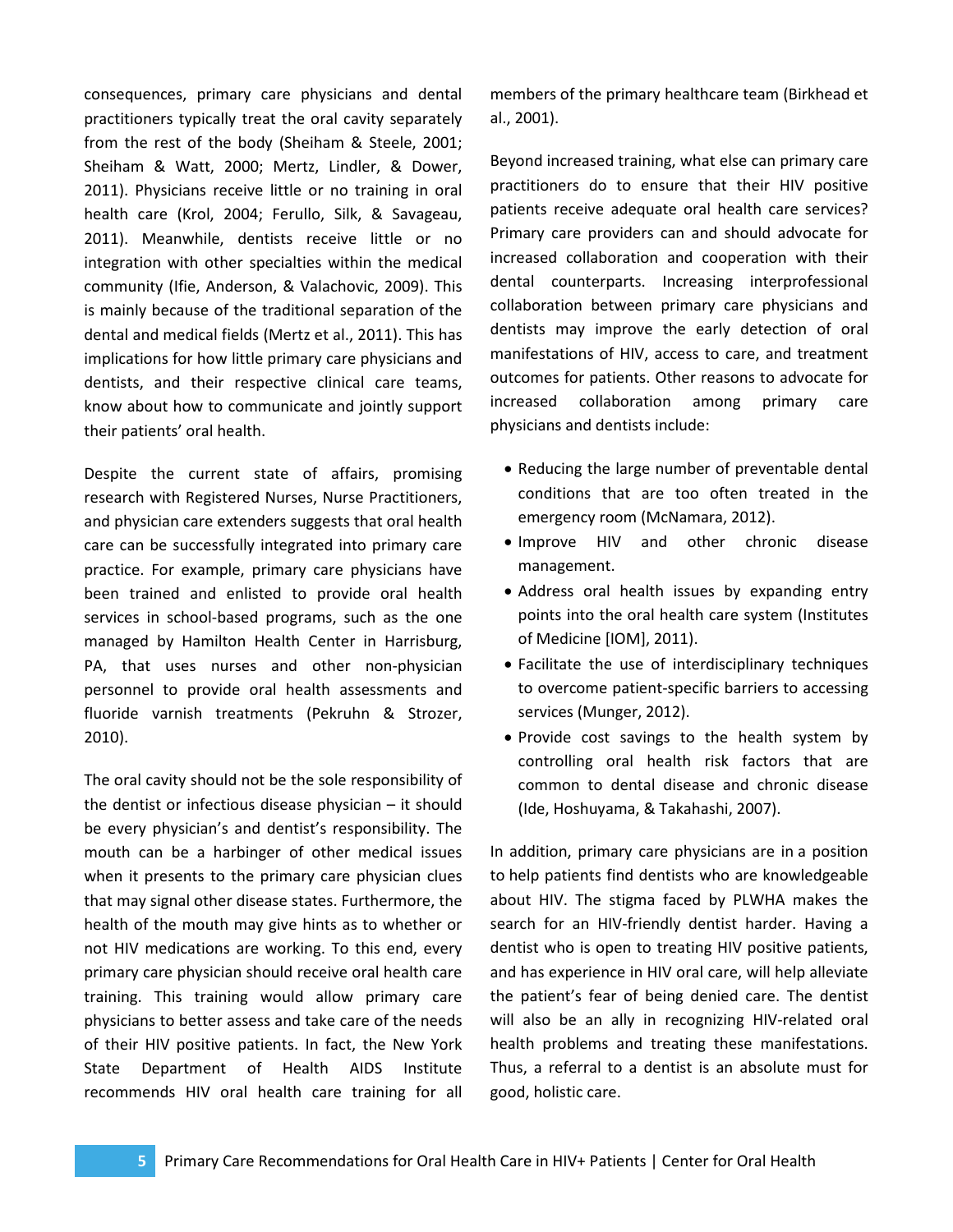Finally, primary care physicians must partner with dentists not only to seamlessly provide good oral health care, but also to educate patients about the importance of good oral health care practices. Studies have shown that good oral health care practices are linked to better HIV care and overall health outcomes (Tobias, Fox, Walter, Lemay, & Abel, 2012). Because primary care physicians and dentists are so busy with seeing patients and concerning themselves with issues such as care coordination, there is typically little time to provide health education. This is where the services of trained health educators or health coaches should be utilized.

# **IV. Involving Health Educators and Health Coaches in Oral Care for PLWHA**

Being a primary care physician has always been a time consuming job. Primary care physicians must not only treat patients, but also be responsible for coordinating care for their patients. In order to achieve these goals, primary care physicians must have time, a fairly large knowledge base, the ability to navigate complex health systems, and have the ability to look at the big picture regarding a patient's health and life (Dugdale, Epstein, & Pantilat, 1999). Despite advances that have been touted to allow physicians to better utilize their time, one of the consistent complaints from primary care physicians, not just in the United States, but in Europe as well, is that many feel that they do not have adequate time to spend with their patients (Konrad et al., 2010; Tsiga, Panagopoulou, Sevdalis, Montgomery, & Benos, 2013).

So then, what tools exist that might help primary care physicians better utilize their time when seeing patients? Some have suggested the use of trained health coaches and health educators to assist with providing patient education, medication list reconciliation, and other administrative duties that take up so much of a physician's time. Broadly speaking, health coaching is a process that facilitates healthy, sustainable behavior change by using

Motivational Interviewing (MI) to challenge a client to listen to their inner wisdom, identify their values, and transform their goals into action (Starr, 2008; Riley & Mittelman, 2013). Educationally speaking, health coaches may range from having a high school diploma to a master's-level degree. While there is no nationallevel certification, various companies have started to offer training programs that lead to Certificates of Completion. This is a first step toward some sort of national certification (Riley & Mittelman, 2013; Lawson, 2013).

Health educators, on the other hand, are formally trained allied health professionals. Usually requiring a minimum of a bachelor's degree in health education, community health promotion, wellness, or public health, these individuals have the opportunity to take the Certified Health Education Specialist (CHES) exam. Upon successfully passing the exam, individuals are considered to have met a set of seven core competencies for health educators. These competencies are:

Area I: Assess Needs, Assets and Capacity for Health Education Area II: Plan Health Education Area III: Implement Health Education Area IV: Conduct Evaluation and Research Related to Health Education Area V: Administer and Manage Health Education Area VI: Serve as a Health Education Resource Person Area VII: Communicate and Advocate for Health and Health Education (National Commission for Health Education Credentialing, Inc. [NCHEC], 2008).

In order to maintain this certification, one must earn 75 CEU's every five years. These CEU's can cover topics ranging from nutrition, to chronic disease management, and to HIV/AIDS care.

While many primary care physicians and dentists are unaware of what role health coaches and health educators could play in providing health education services to PLWHA in the clinical setting, research has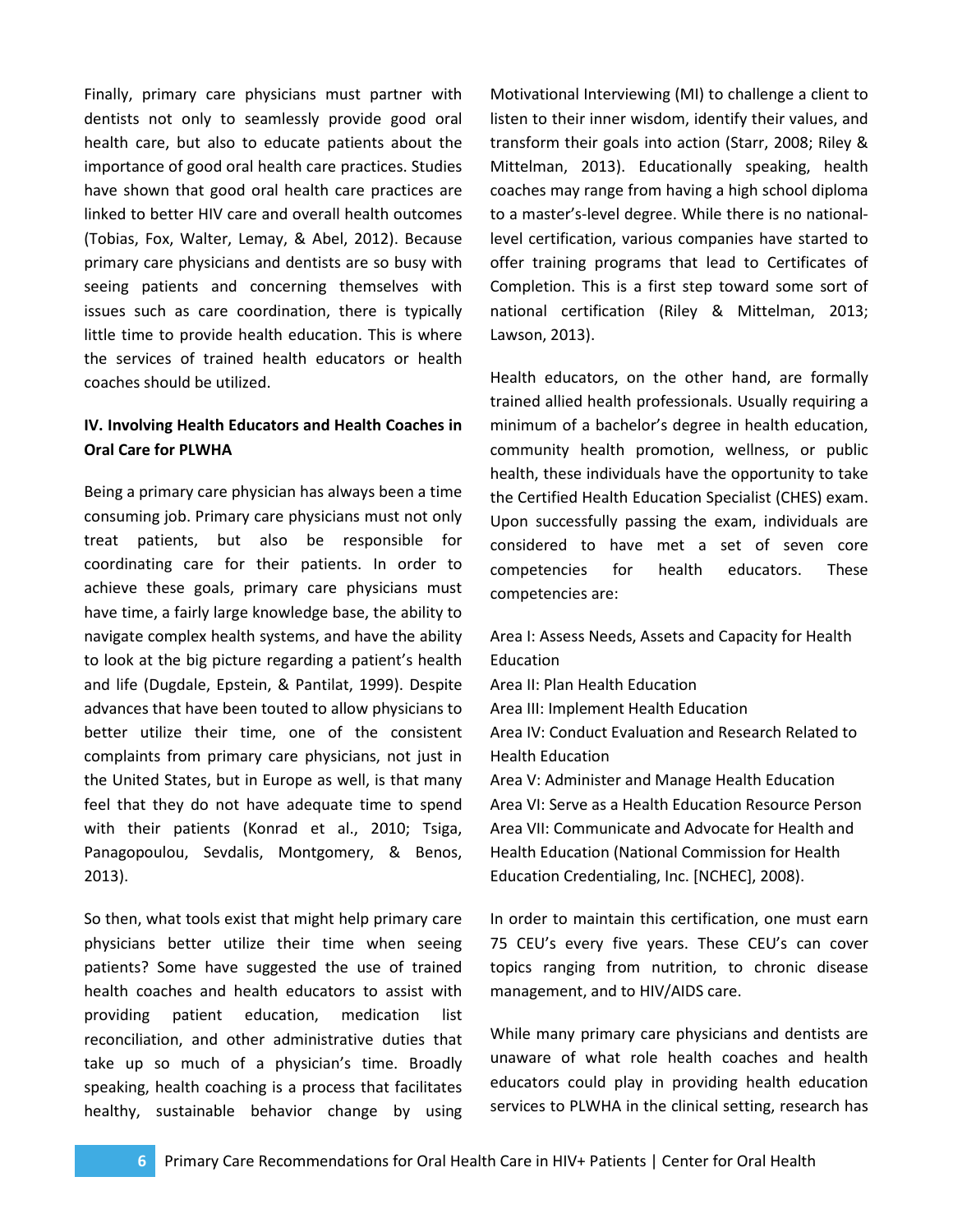clearly demonstrated the utility of these two fields when dealing with other disease conditions. For example, a 2010 study by Wolever et al. demonstrated the utility of using health coaches and health educators not only to educate patients about their diabetes, but to also coach them on behavior change. The study showed that after six months, individuals who were coached showed an improvement in medication adherence. Coaching also had a positive effect on the patient's knowledge, skills, self-efficacy and behavior change surrounding diabetes and nutrition. Individuals in the control group did not show any improvement. Additionally, the coached participants, with a hemoglobin A1C over 7%, showed significant improvement in their A1C levels. There is no reason to think that utilizing health coaches and/or health educators in the clinical setting would not assist physicians with better utilizing their time to provide care for PLWHA.

## **Conclusion**

In 2009, the HIV Medicine Association (HIVMA) of the Infectious Diseases Society of America (IDSA) published "Primary Care Guidelines for the Management of Persons Infected with Human Immunodeficiency Virus." This document included recommendations for routine health maintenance, behavioral interventions, laboratory testing, and prophylaxis care for PLWHA (Aberg et al., 2013). The report, however, did not include recommendations related to oral health care. With no clear guidelines for primary care physicians regarding the provision of oral care for PLWHA, there may be inadequate history taking and little ownership of comprehensive patient education.

One area in which primary care physicians can advocate for change begins in the medical school curricula. It is important that schools train future physicians who are competent in recognizing, diagnosing, and managing the new chronic aspects of HIV. Primary care physicians should advocate for curricula that stress holistic care and interprofessional

training with dentists and other health professionals. Ultimately, the goal of medical education is to train physicians that are dedicated to improving the health of all patients, including PLWHA.

On a day-to-day basis, physician preceptors model desired behaviors to medical students, medical residents, and other health professions students. There are opportunities to model cooperative behavior for the students, to show how one can reach out to dental and other health professional colleagues for advice and referrals. Physicians should also model how to eliminate HIV stigma and allow patients who are PLWHA to feel safe and welcomed in the medical environment. It is especially an important charge to model compassionate and competent care when it comes to eliminating the stigma surrounding HIV and AIDS.

Finally, primary care physicians should advocate for policy changes that mandate the inclusion of HIV/AIDS-related Continuing Education Units (CEU's) for physicians that are seeking to renew their licensure. The State of Florida requires all osteopathic and allopathic physicians that are renewing their license for the first time to have a minimum of one CEU related to HIV/AIDS care (Florida Board of Medicine, 2014; Florida Board of Osteopathic Medicine, 2014). While this is undoubtedly a step in the right direction, physicians in Florida must only participate in earning HIV/AIDS CEU's once. Because the state of HIV/AIDS care has rapidly changed in the four decades since the virus was first recognized, it is important for physicians to stay abreast of the current knowledge regarding HIV. Primary care physicians can and should advocate for physicians of all specialties to pursue more continuing education related to HIV and AIDS that goes beyond the minimum. They should also advocate for the pursuit of HIV/AIDS CEU's mandatory for re-licensure nationwide.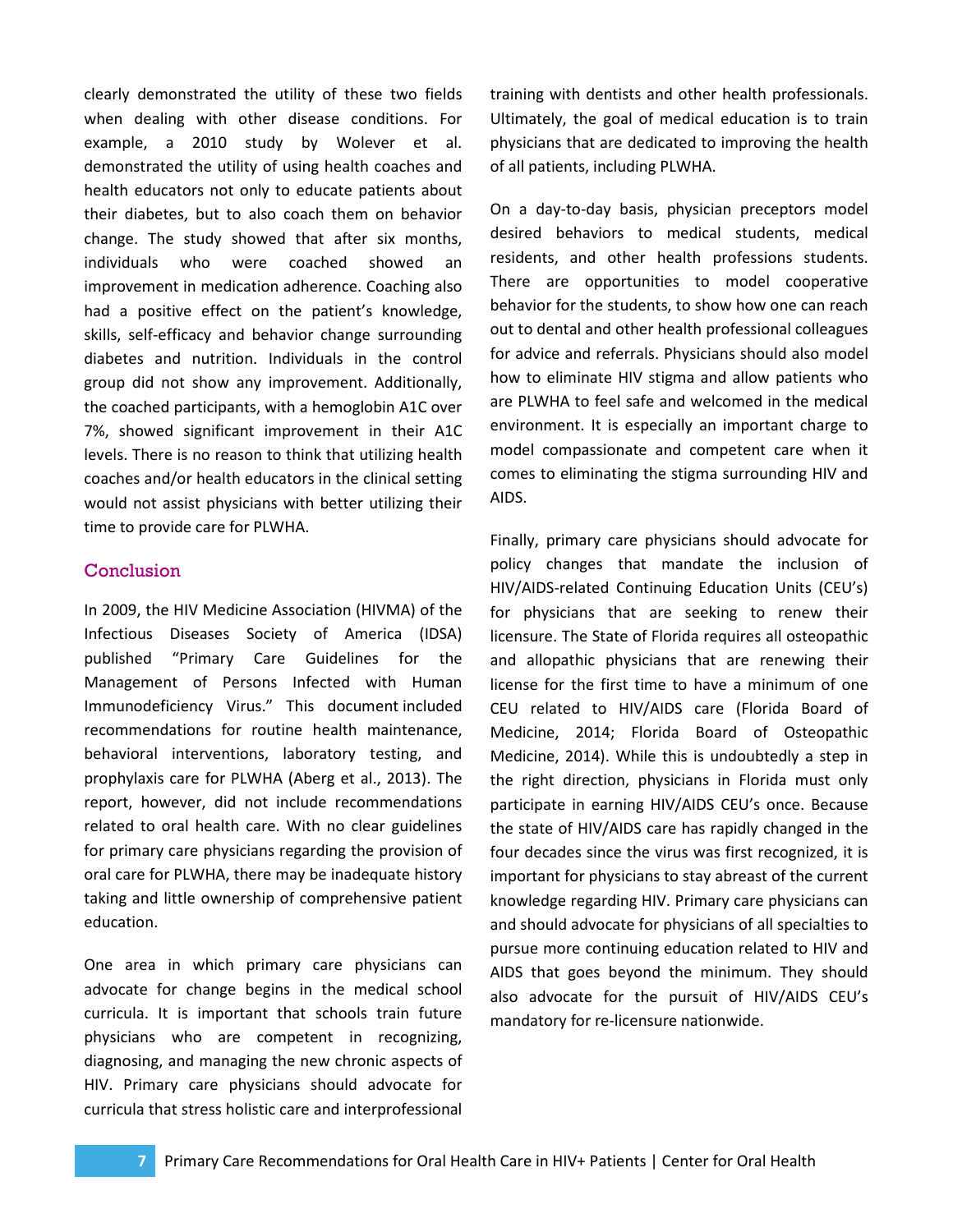# About the Authors

**Steven C. Lam, D.O., M.S.HPE,** is a board-certified family physician at Western University of Health Sciences. Dr. Lam practices at the Patient Care Center at Western University which cares for the underserved patient population of Pomona, California. He also is the Assistant Professor of Family Medicine department where he coordinates and teaches a year-round clinical medicine course to first-year Osteopathic medical students. Dr. Lam is also proud of Western University's Interprofessional Education program in the pre-clinical years where students of nine colleges, including dentistry, learn to work together in groups to give the best diagnosis and care in simulated cases. In any of his spare time, Dr. Lam advises and writes choral arrangements for the Western University Chamber Singers. Outside of medical school, Dr. Lam precepts medical student-run clinics for the homeless of Pomona, and pockets of underserved Asian-American populations in Southern California.

**Daryl O. Traylor, M.S., MPH, CHES,** has been a part-time instructor in the Northern Arizona University Distance Learning Public Health program since 2009 and has been a teaching assistant in the Michigan State University Master of Public Health program since the fall of 2013. Prior to his tenure with Michigan State University, Daryl helped to design, implement, and evaluate the new Integrated Health Peer Navigator (IHPN) program at Jewish Family & Children's Services – Phoenix. He also formerly served in AmeriCorps with the San Francisco Community Clinic Consortium where he successfully wrote a grant for the establishment of an optometry clinic with the Hunters Point / Bay View San Francisco Department of Public Health primary care clinic. He will begin applying to medical school in 2014.

**Eboni E. Anderson, M.A., M.Ed., M.S.W.,** is formerly the Professional Development Specialist for the Western University of Health Sciences – College of Osteopathic Medicine of the Pacific. She is currently on staff at the Office of Tobacco and Chronic Disease Prevention within the Maricopa County Department of Public Health (MCDPH). Her major role has involved her coordinating the county's smoke-free housing efforts in conjunction with the Arizona Smoke Free Living coalition. In addition to her work with the county, she serves as a part-time faculty member and teaching assistant with Northern Arizona University where she teaches in the Distance Learning Public Health program. A life-long advocate for PLWHA, Eboni earned her public health stripes working as a member of the National AIDS Fund and AmeriCorps and later, as the HIV/HCV Program Supervisor and Trainer with MCDPH. Eboni is currently a Doctor of Health Education (D.H.Ed.) student at A.T. Still University College of Graduate Health Studies in Missouri.

*The views expressed in this brief do not necessarily reflect the views of the Center for Oral Health. This brief is a work in progress and/or is produced in parallel with other briefs contributing to other work or formal publications by Center for Oral Health. Comments are welcome; please direct them to Dr. Conrado Bárzaga at [cbarzaga@tc4oh.org](mailto:cbarzaga@tc4oh.org)*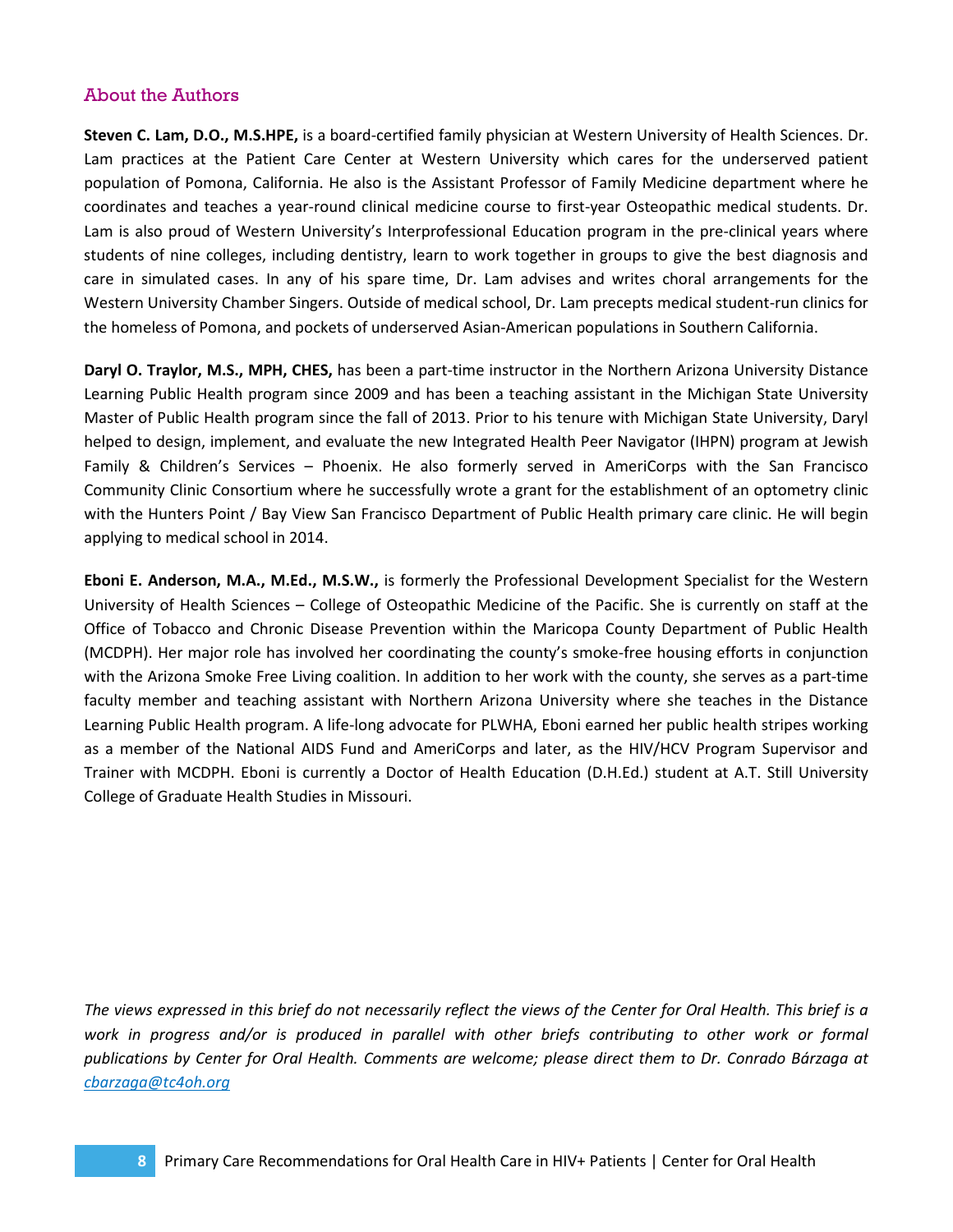## References

- Aberg, J. A., Gallant, J. E., Ghanem, K. G., Emanuel, P., Zingman, B. S., & Horeberg, M. A. (2013). Primary care guidelines for the management of persons infected with Human Immunodeficiency Virus: 2013 update by the HIV medicine association of the infectious diseases society of America. *Clinical Infectious Diseases, 58*(10), 1 - 34.
- Bachman, S. S., Abel, S. N., & Reznik, D. A. (2012). New approaches to oral health care for people living with HIV/AIDS. *Public Health Reports*, *127*(2), 3-4.
- Bachman, S. S., Walter, A. W., & Umez-Eronini, A. (2012). Access to oral health care and self-reported health status among low-income adults living with HIV/AIDS. *Public Health Reports*, *127*(2), 55-64.
- Baan R, Straif K, Grosse Y, et al. Carcinogenicity of alcoholic beverages . *Lancet Oncology* 2007;8(4):292-293.
- Benjamin, R. M. (2012). Oral health for people living with HIV/AIDS. *Public Health Reports*, *127*(2), 1-2.
- Birkhead, G. S., Maki, G. J., Agins, B. D., Abel, S. N., Berrien, K., Badner, V., Simoyan, O., Bartlett, J. G., Coulson, T., Elder, G., & MacMurray, R. (2001). Promoting oral health care for people with HIV infection. New York State Department of Health AIDS Institute. Retrieved from http://www.hivguidelines.org/clinicalguidelines/hiv-and-oral-health/general-principles
- Cohen, C., Hu, X., Shah, D., Patala, A., Dasari, S., Johnson, S. A., Hall, I., Green, T., Morgan, M., Friend, M., Elmore, K., Song, R., Gerstle, J., Wilmore, S., Li, J., & Guo, X. (2013). U.S. Centers for Disease Control and Prevention. *HIV Surveillance Report, 2011, 23*, 1-84. Retrieved from http://www.cdc.gov/hiv/topics/surveillance/resources/reports/
- Deeks, S. G., Lewin, S. R. & Haviir, D. V. (2013). The end of AIDS: HIV infection as chronic disease. *The Lancet, 382*(9003), 1525-1533.
- Dugdale, D. C., Epstein, R., & Pantilat, S. Z. (1999). Time and the patient-physician relationship. *Journal of General Internal Medicine, 14*(1), S34-S40.
- Edelstein, B. L. (2002). Disparities in oral health and access to care: Findings of national surveys. *Academic Pediatrics, 2*(2), 141-147.
- Ferullo, A., Silk, H., & Savageau, J. (2011). Teaching oral health in U.S. medical schools: Results of a national survey. *Academic Medicine, 2*(86), 226-230.
- Florida Board of Medicine. (2014, April 24). Medical doctor: Requirements. Retrieved from http://flboardofmedicine.gov/renewals/medical-doctor-unrestricted
- Florida Board of Osteopathic Medicine. (2014, April 29). Renewal information. Retrieved from http://floridasosteopathicmedicine.gov/renewals
- Fox, J. E., Tobias, C. R., Bachman, S. S., Reznik, D. A., Rajabiun, S., & Verdecias, N. (2012). Increasing access to oral health care for people living with HIV/AIDS in the U.S.: Baseline evaluation results of the innovations in oral health care initiative. *Public Health Reports, 127*(Suppl 2), 5-16.
- Freed, J. R., Marcus, M., Freed, B. A., Der-Martirosian, C., Maida, C. A., Younai, F. S., Yammato, J. M., Coulter, I. D., & Shapiro, M. F. (2005). Oral health findings for HIV infected adult medical patients from the HIV Cost and Services Utilization Study. *Journal of the American Dental Association, 136*(10), 1396-405.
- GFK Roper Public Affairs and Media. (2008). The public speaks up on oral care: An ADA and Crest/Oral B survey. Retrieved from http://www.crest.com/ada-webcast/surveyfindings.pdf
- Giuliani, M., Lajolo, C., Rezza, G., Arici, C., Babudieri, S., Grima, P., Martinelli, C., Tamburrini, E., Vecchiet, J., Mura, M. S., Cauda, R., & Mario, T. (2011). Dental care and HIV-infected individuals: Are they equally treated? *Community Dentistry and Oral Epidemiology, 33*(6), 447-453.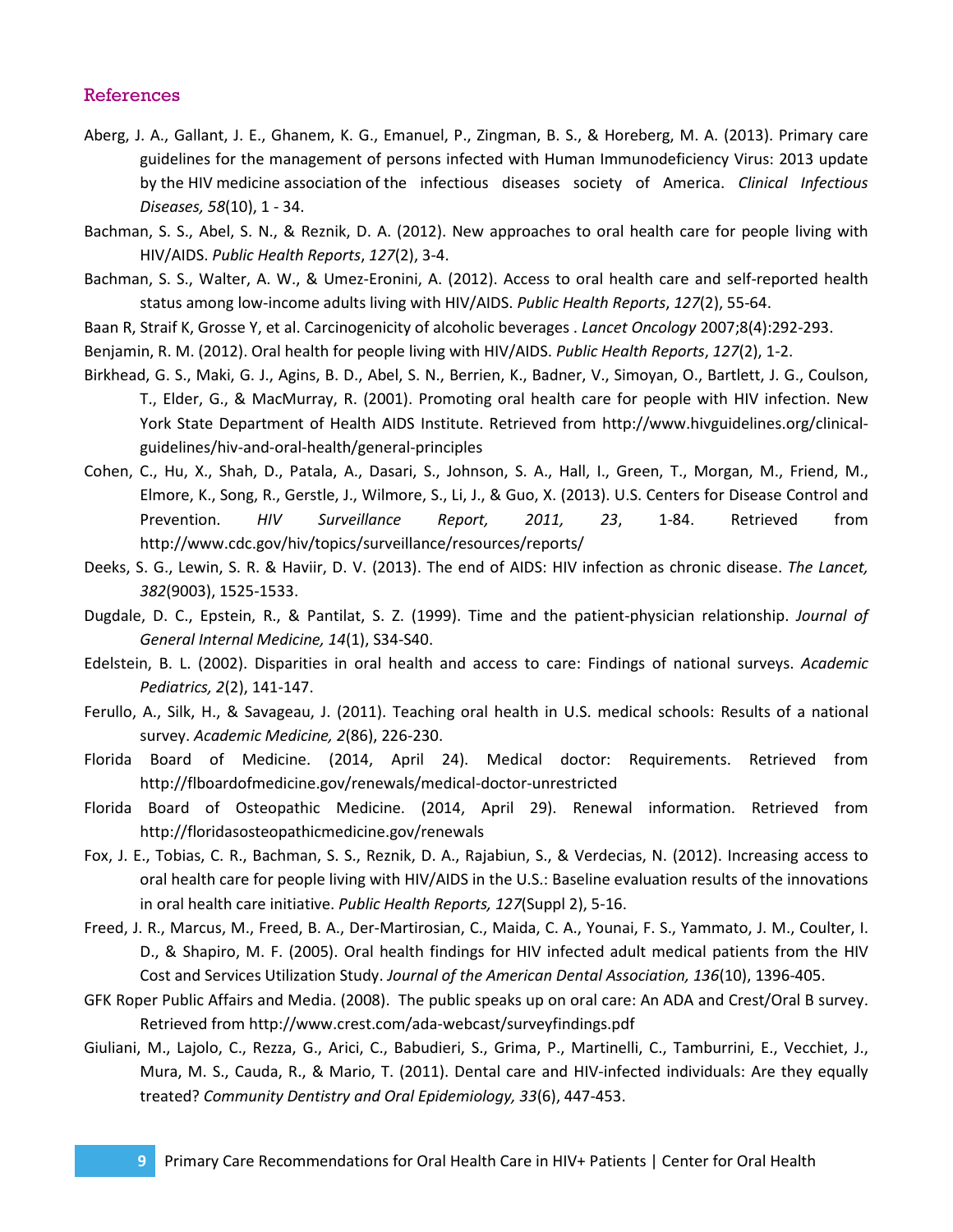- Giullani, M., Tumbarello, M., Marino, M., Capodiferro, S., Scivetti, M., Rezza, G., Cauda, R., & Lajolo, C. (2005). Dental hygienists behavior towards HIV-positive patients in highly active antiretroviral therapy: A pilot survey. *International Journal of Dental Hygienists*, *9*(3), 204-210.
- Greenspan, D., & Greenspan, J. S. (1997). Oral manifestations of HIV infection. *AIDS Clinical Care, 9*(4), 29-33.
- Hays, R. D., Cunningham, W. E., Sherbourne, C. D., Wilson, I. B., Wu, A. W., Cleary, P. D., McCaffrey, D. F., Fleishman, J. A., Crystal, S. C., Collins, R., Eggan, F., Shapiro, M. F., & Bozzette, S. A. (2000). Healthrelated quality of life in patients with Human Immunodeficiency Virus infection in the United States: Results from the HIV cost and services utilization study. *American Journal of Medicine, 108*(9), 714-722.
- HealthHIV. (2014, May 2). Primary care providers unprepared to provide HIV care under health reform. HealthHIV's 3<sup>rd</sup> annual State of HIV Primary Care National Survey identifies significant training needs and barriers to quality care. Retrieved from http://www.marketwatch.com/story/primary-care-providersunprepared-to-provide-hiv-care-under-health-reform-2014-05-02
- Ide, R., Hoshuyama, T., & Takahashi, K. (2007). The effect of periodontal disease on medical and dental costs in a middle-aged Japanese population: A longitudinal worksite study. *Journal of Periodontology, (78)*11, 2120-2126.
- Ifie, O., Anderson, E., & Valachovic, R. (2009). Annual ADEA survey of dental school seniors: 2008 graduating class. *Journal of Dental Education, 73*(8), 1009-1032.
- Institute of Medicine. (2011). *Advancing oral health in America*. Washington, DC: The National Academies Press.
- Jeanty, Y., Cardenas, G., Fox, J. E., Prevera, M., Diaz, C., Bednarsh, H., Reznik, D. A., Abel, S. N., Bachman, S. S., & Metsch, L. R. (2012). Correlates of unmet dental care needs among HIV-positive people since being diagnosed with HIV. *Public Health Reports, 127*(2), 17-24.
- Johnson, N., Oliff, P., & Williams, E. (2011, February 9). An update on state budget cuts: At least 46 states have imposed cuts that hurt vulnerable residents and the economy. Center on Budget and Policy Priorities. Retrieved from http://www.cbpp.org/cms/?fa=view&id=1214
- Konrad, T. R., Link, C. L., Shackelton, R. J., Marceau, L. D., von dem Knesebeck, O., Siegrist, J., Arber, S., Adams, A., & McKinlay, J. B. (2010). It's about time: Physicians' perceptions of time constraints in primary care medical practice in three national healthcare systems. *Medical Care, 48*(2), 95-100.
- Krol, D. M. (2004). Educating pediatricians on children's oral health: Past, present, and future, *Pediatrics, 113*(5), e487-492.
- Lawson, K. (2013). The four pillars of health coaching: Preserving the heart of a movement. *Global Advances in Health and Medicine, 2*(3), 6-8.
- Levett, T., Slide, C., Mallick, F., & Lau, R. (2009). Access to dental care for HIV patients: Does it matter and does discrimination exist? *International Journal of STD's and AIDS, 20*(11), 782-784.
- McKinney, D. (2005). State policy report #8: Shifting sands: State funding, Medicaid cuts, and health centers. The National Association of Community Health Centers. Retrieved from http://nachc.com/client/documents/publications-resources/spr\_8\_05.pdf
- McNamara, M. (2012, January 12). Data visualizations: A costly dental destination. Children's Dental Policy, Pew Charitable Trust. Retrieved from http://www.pewstates.org/research/data-visualizations/a-costlydental-destination-85899376575
- Mertz, M., Lindler, V., & Dower, C. (2011). Collaborative practice in American dentistry: Practice and potential. University of California at San Francisco Center for Health Professions. Retrieved from http://futurehealth.ucsf.edu/Content/29/2011-

01\_Collaborative\_Practice\_in\_American\_Dentistry\_Practice\_and\_Potential.pdf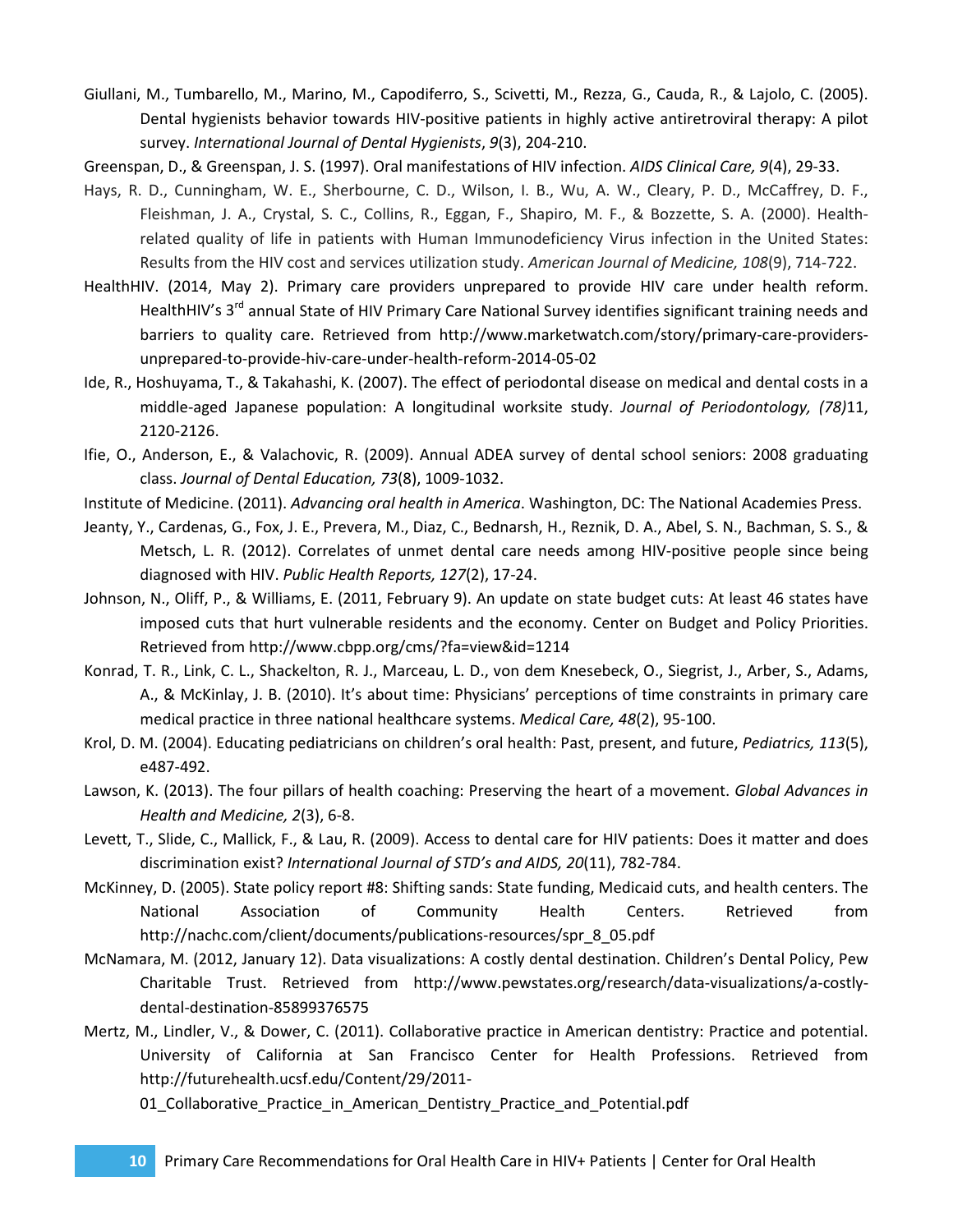- Munger, R. L. (2012, April 17). Buncombe county human services support team, evolving oral health models: Lesson learned from behavioral health. Lecture conducted from the *Grantmakers In Health Issue Dialogue Returning the Mouth to the Body: Integrating Oral Health and Primary Care*. Washington, D.C.
- National Commission for Health Education Credentialing, Inc. (2008). Responsibilities and competencies for health education specialist. Retrieved from http://www.nchec.org/credentialing/responsibilities
- Patton, L. L., & van der Horst, C. (1999). Oral infections and other manifestations of HIV disease. *Infectious Disease Clinics of North America, 13*(4), 879-900.
- Pekruhn, C. E., & Strozer, J. (2010, October 20). Oral health opportunities in school-based health centers. National Maternal and Child Oral Health Policy Center. Retrieved from http://www.cdhp.org/resource/oral\_health\_opportunities\_school\_based\_health\_centers
- Peltzer, K., & Mafuya, N. P. (2008). The symptom experience of people living with HIV and AIDS in the Eastern Cape, South Africa. *BMC Health Services Research, 8*(271), 1-8.
- Peterson, E. P. (2003). The world oral health report 2003: Continuous improvement of oral health in the  $21^{st}$ Century – the approach of the WHO global oral health program. Geneva, Switzerland: The World Health Organization. The contraction of the contraction of the contraction of the contraction of the contraction of the contraction of the contraction of the contraction of the contraction of the contraction of the contraction of

https://extranet.who.int/iris/restricted/bitstream/10665/68506/1/WHO\_NMH\_NPH\_ORH\_03.2.pdf

- Petti, S., & Scully, C. (2009). Alcohol and oral health. In M. Wilson (Ed.), *Food constituents and oral health: Current status and future prospects (pp. 350 – 367)*. Boca Raton, FL: CRC Press.
- Rajabiun, S., Fox, J. E., McClusky, A., Guevara, E., Verdecias, N., Jeanty, Y., DeMayo, M., & Mofidi, M. (2012). Patient perspectives on improving oral health care practices among people living with HIV/AIDS. *Public Health Reports, 127*(2), 73-81.
- Riley, D., & Mittelman, M. (2013). Introduction to health coaching. *Global Advances in Health and Medicine, 2*(3), 5.
- Sears, B., Cooper, C., Younai, F. S. & Donohoe, T. (2012). HIV discrimination in dental care: Results of a testing study in Los Angeles County. *Loyola of Los Angeles Law Review*, *45*(3), 1-55.
- Sheiham, A., & Steele, J. (2001). Does the condition of the mouth and teeth affect the ability to eat certain foods, nutrient and dietary intake and nutritional status amongst older people? *Public Health Nutrition, 4*(3), 797-803.
- Sheiham, A., & Watt, R. (2000). The common risk factor approach: A rational basis for promoting oral health. *Community Dentistry and Oral Epidemiology, 28*(6), 399-406.
- Starr, J. (2008). *The coaching manual: The definitive guide to the process, principles, and skills of personal coaching* (2nd ed.). Harlow, England: Pearson Prentice Hall.
- Tobias, C. R., Fox, J. E., Walter, A. W., Lemay, C. A., & Abel, S. N. (2012). Retention of people living with HIV/AIDS in oral health care. *Public Health Reports*, *127*(2), 45-54.
- Tsiga, E., Panagopoulou, E., Sevdalis, N., Montgomery, A. & Benos, A. (2013). The influence of time pressure on adherence to guidelines in primary care: An experimental study. *British Medical Journal Open, 3*(4), 1-7. doi:10.1136/bmjopen-2013-002700
- U.S. Centers for Disease Control and Prevention. (2012). Fast stats: Oral and dental health. Retrieved from http://www.cdc.gov/nchs/fastats/dental.htm
- Weniert, M., Grimes, R. M., & Lynch, D. P. (1996). Oral manifestations of HIV infection. *Annals of Internal Medicine, 125*(6), 485-496.